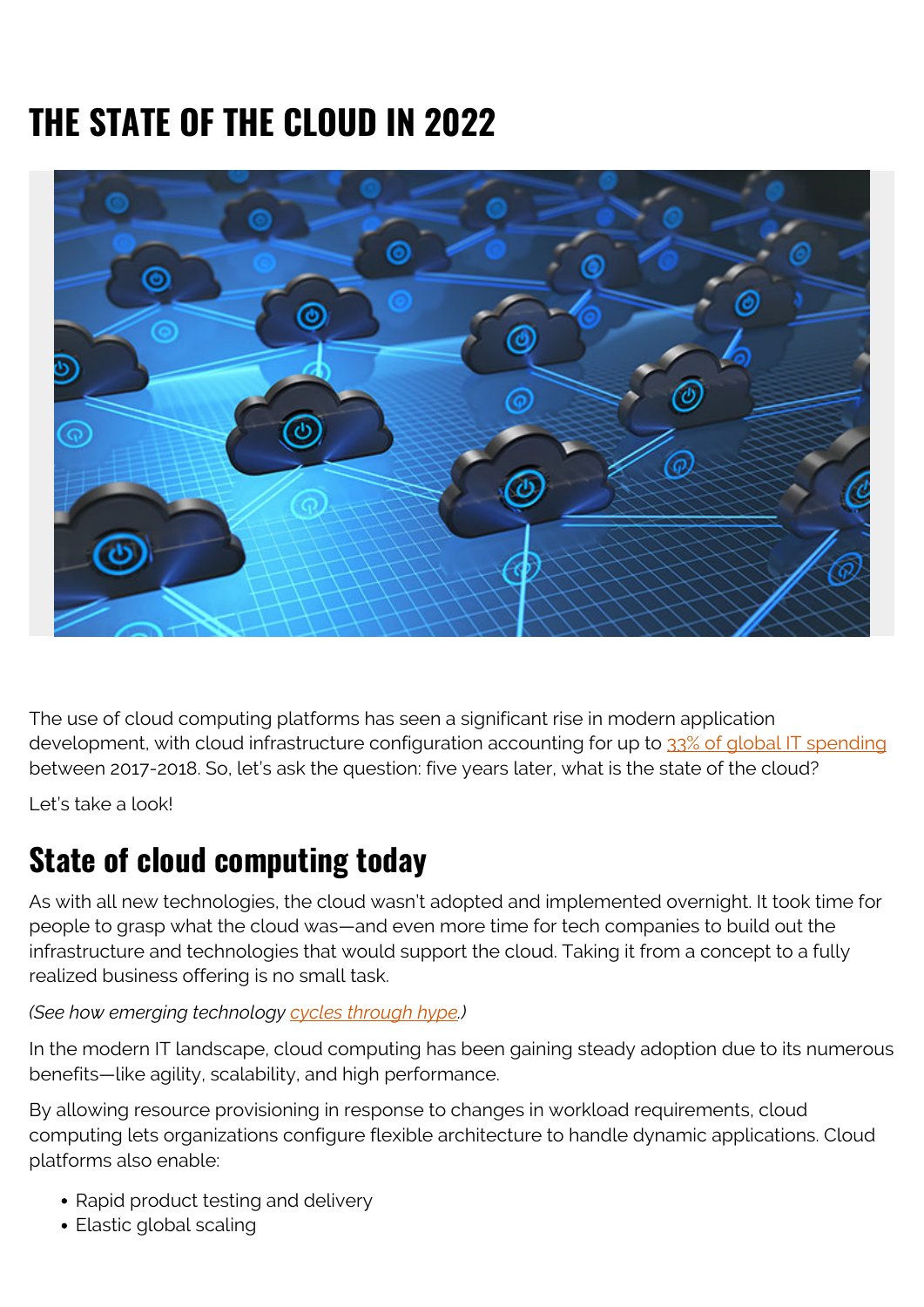- Better overall application performance
- Developer productivity

Today, organizations around the world have harnessed cloud computing technology to provide a massive and diverse array of service offerings. Enterprises are increasingly adopting cloud computing services:

- 92% of [enterprises surveyed](https://www.flexera.com/blog/cloud/cloud-computing-trends-2021-state-of-the-cloud-report/) already embrace a [multi-cloud strategy](https://blogs.bmc.com/blogs/multi-cloud-strategy/).
- 83% have used the hybrid cloud strategy.

Enterprises continue to accelerate public cloud adoption, with **36% of organizations spending over \$12 million per year on public clouds**.

It's clear that the cloud has become a technology that organizations can't afford to ignore. Making the most of the cloud is no simple task, but many organizations are finding ways to optimize their cloud spend without decimating their budgets. The massive array of offerings leveraging the power of the cloud continues to grow as more businesses experiment with the new technology, finding ways to maximize its potential.

## **Cloud computing trends 2022**

Here are today's emerging trends—see how they highlight the prominence of cloud computing in today's rapidly changing tech landscape.

- **Multi- and/or hybrid cloud environments.** An increasingly popular choice, that is being adopted by organizations to support workloads that require a vendor-agnostic, multi-platform approach.
- **Edge computing.** A [decentralization trend](https://blogs.bmc.com/blogs/edge-computing/) in which compute and storage elements are deployed closer to the devices for reduced latency and bandwidth optimization.
- **Serverless computing.** [This computing model](https://blogs.bmc.com/blogs/serverless-computing/) involves several levels of backend-as-a-service offerings that let developers code freely while cloud providers manage platform implementation.
- **Data democratization.** A system that allows user to access, explore and analyze data to aid in decision-making for data-driven applications

*(Explore [cloud growth, stats & more](https://blogs.bmc.com/blogs/state-of-cloud/).)*

## **Cloud computing concepts**

Use cases of the cloud are extensive, as it is used across a wide spectrum of individual users, private organizations, and federal alike. The basic foundation of cloud computing is that the intricacies of infrastructure implementation and the service location are hidden from the end-user.

- For **individuals**, the cloud allows users to access information or SaaS-based applications from any device connected to the internet without the fear of local loss of data or the requirement of installation and regular updating.
- While for **organizations**, cloud computing offers an agile and highly scalable platform to host applications and offer services.

While use cases differ, the following section explores how a typical cloud computing framework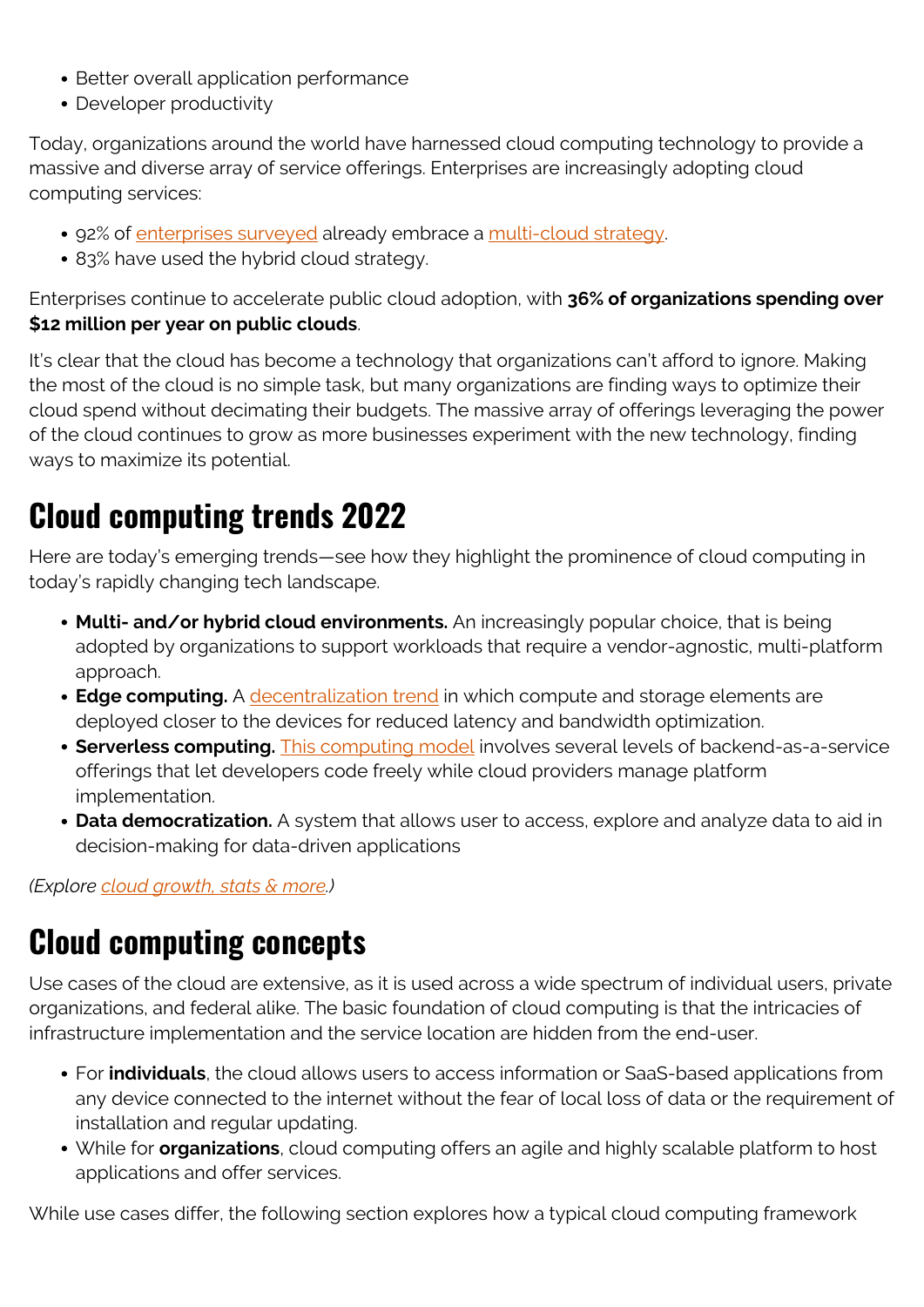functions, and different cloud-based models available to organizations solving varying purposes.

## **How cloud computing works**

Most trends in modern application development, such as **containers** and [CI/CD pipelines](https://blogs.bmc.com/blogs/ci-cd-pipeline-setup) are considerable factors that are pushing organizations to adopt the cloud. While there's no denying that the cloud has become a major part of **IT** infrastructure for the majority of companies, it can be difficult to understand what exactly this means from an operational perspective.

With cloud computing, an application's backend—the primary group of computing components responsible for storing and processing data—is hosted on remote servers. These servers are exposed to the internet through pre-defined rule sets known as protocols.

The users then access the application through the front end: a browser or application endpoint with permissions to communicate with the server. The [cloud service provider](https://blogs.bmc.com/blogs/csp-cloud-service-providers/), managed either in-house or by an external third party vendor, manages the infrastructure required to run the server and related components, so that the application's users only have to connect with its services using an internet connection.

*(Read about [cloud infrastructure.](https://blogs.bmc.com/blogs/cloud-infrastructure/))*

## **Types of cloud computing offerings**

A typical application delivery contains numerous components requiring provisioning, configuration, and management effort. To help with this, cloud-based services are offered through different business models that are focused on a specific component as the primary offering.

Let's look at the most common three—IaaS, PaaS, and SaaS.

*(Looking for more? Read [our in-depth explainer](https://blogs.bmc.com/blogs/saas-vs-paas-vs-iaas-whats-the-difference-and-how-to-choose/) on all three.)*

#### **Infrastructure-as-a-Service (IaaS)**

In an IaaS offering, the cloud service provider manages the basic IT infrastructure such as servers, storage, and networking. This allows the 'user organization' to leverage the offered infrastructure and configure the platform of its choice for hosting applications. Features of an IaaS offering include:

- Allows to provision development, staging, and test environments as required
- Enables application hosting with on-demand scalability
- Offers pre-configured data storage, backup, and recovery
- Supports on-demand computing for high-throughput requirements such as [big data](https://blogs.bmc.com/blogs/big-data/), [machine](https://blogs.bmc.com/blogs/artificial-intelligence-vs-machine-learning/) [learning,](https://blogs.bmc.com/blogs/artificial-intelligence-vs-machine-learning/) and other complex simulations

### **Platform-as-a-Service (PaaS)**

Beyond abstracting the physical computing infrastructure, PaaS cloud offerings provide a dynamic, on-demand platform that supports application delivery, deployment, management, or testing. This allows developer organizations to quickly develop code and deploy it to production without having to worry about managing infrastructure or setting up deployment environments.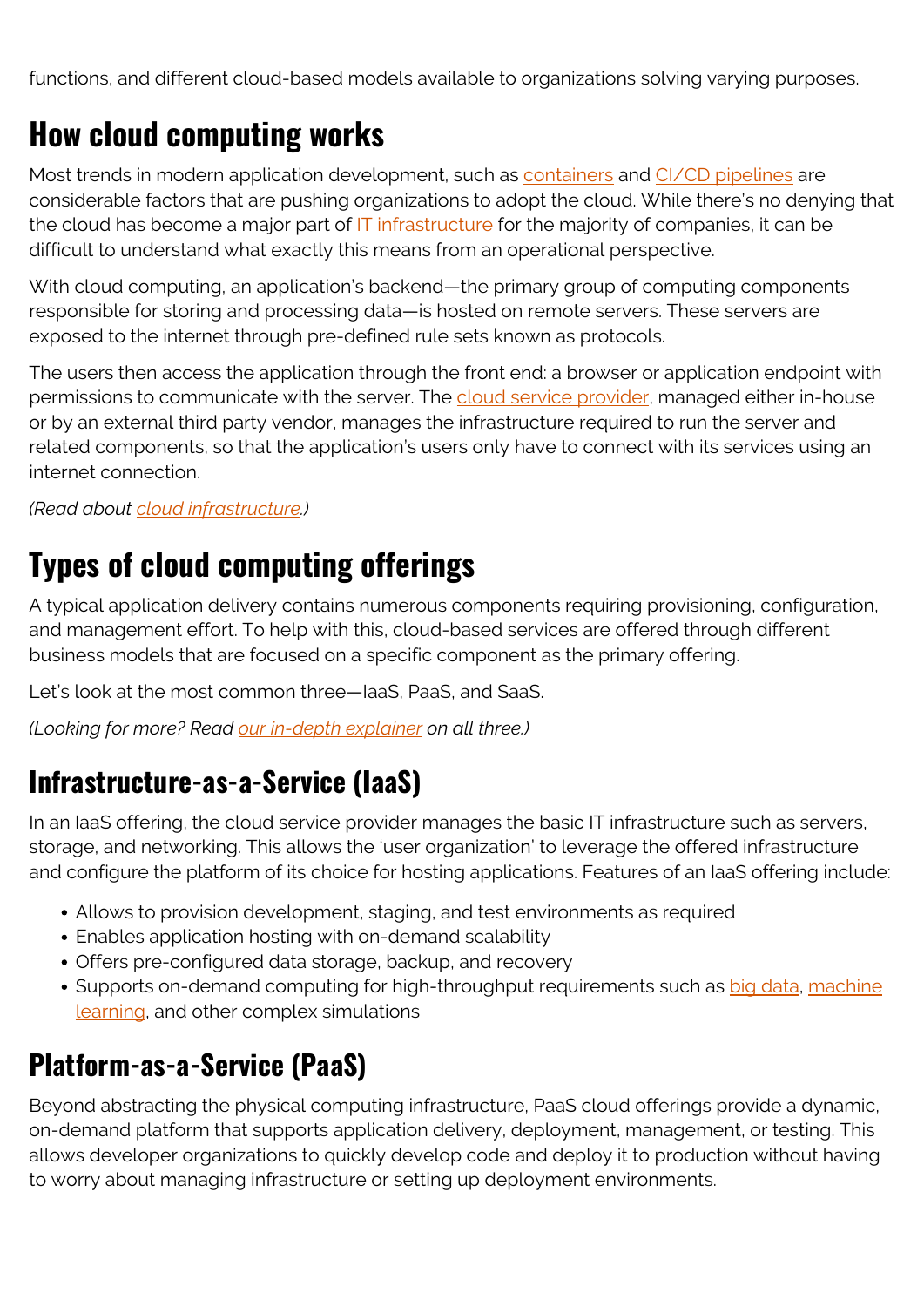#### **Software-as-a-Service (SaaS)**

By far the most common offering, SaaS delivers entire applications over the internet on a subscription basis. In such offerings, the cloud provider will:

- Host the application code and the underlying infrastructure.
- Handle all aspects of its maintenance as per a mutual [service level agreement](https://blogs.bmc.com/blogs/sla-template-examples/) (SLA).

Individual users can then access the software service through an endpoint such as an application or browser. Some commonly known SaaS applications include Google Workspace, Netflix, Dropbox, and YouTube.

*(Check out the [latest SaaS trends & news](https://blogs.bmc.com/blogs/saas-growth-trends/).)*

## **Cloud computing deployment strategies**

With a steady adoption rate, several types of cloud computing strategies have evolved to meet the needs of different use cases. There are three common approaches to provision a cloud infrastructure.

*(Explore [public, private & hybrid cloud](https://blogs.bmc.com/blogs/public-private-hybrid-cloud/) use cases.)*

#### **Public cloud**

Considered one of the most popular deployment strategies on account of its ease of management and cost benefits. In a public cloud, third-party service providers own and operate data centers while delivering computing resources over the internet. Popular public cloud platforms include:

- Amazon Web Services (AWS)
- Microsoft Azure
- Google Cloud Platform (GCP)

#### **Private cloud**

A single organization purchases/configures data center resources to be managed and maintained on private networks. Private clouds can either be:

- Physically hosted on self-managed data centers
- Remote servers managed by third-party service providers

Though the efforts and cost towards managing a private cloud are considerably higher than a public cloud, organizations that deal with sensitive data or niche domains that cannot avail a third-party service commonly opt for a private cloud deployment model.

### **Hybrid/multi-cloud**

[Automation and orchestration technologies](https://blogs.bmc.com/blogs/it-orchestration-vs-automation-whats-the-difference/) are used to bind together public and private clouds deployment models for the sharing of data and applications. Businesses typically use hybrid clouds to improve flexibility, access more deployment options, enforce security and compliance, and optimize existing infrastructure.